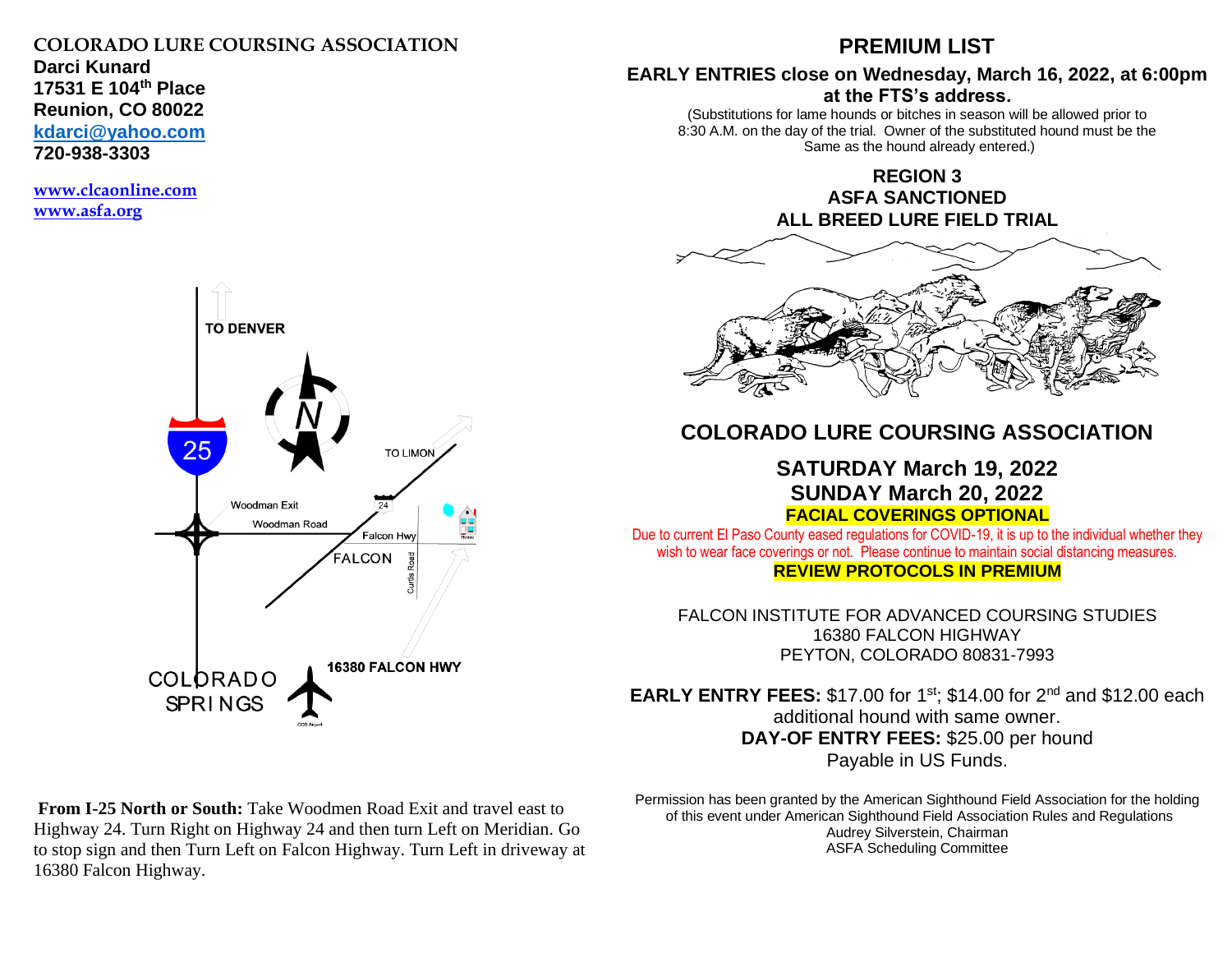### **COLORADO LURE COURSING ASSOCIATION**

### **OFFICERS AND DIRECTORS**

| President                      |  |
|--------------------------------|--|
| <b>Vice President</b>          |  |
| <b>Recording Secretary</b>     |  |
| <b>Corresponding Secretary</b> |  |
| Treasurer                      |  |
| Directors-at-Large:            |  |
|                                |  |

Darci Kunard Connie Sullivan Robin Phinney Dan Heidel Deann Britton<br>Cathy Day Tom Golcher **Cathy Day**<br>- Heather Fletcher Gina Hayden Heather Fletcher Gina Hayde<br>
Mike Hussey Beter Lowe

### **JUDGES (AND THEIR ASSIGNMENTS)**

Deann Britton, Aurora, CO Russ Buhrdorf,\* Colorado Springs, CO Frank Cassano, LaSalle, CO Tom Golcher, Peyton, CO **S = Single Judge \* = Provisional Judge # = Canadian Judge**

Mike Hussey

### **SATURDAY**

| <b>JUDGE</b> |                      | Αz                       | Ba                   | -<br>- | $\overline{\phantom{a}}$<br>w | ⌒ | IB                                    | IW                     | IG      | -       |                          | ົ                      | SD | SI                     | SW  | W                    | Sgl | Pvl       |
|--------------|----------------------|--------------------------|----------------------|--------|-------------------------------|---|---------------------------------------|------------------------|---------|---------|--------------------------|------------------------|----|------------------------|-----|----------------------|-----|-----------|
| Deann        |                      | $\cdot$<br>$\lambda$     | $\cdot$<br>∧         |        | $\checkmark$<br>⌒             |   | $\lambda$<br>$\overline{\phantom{a}}$ | $\sqrt{}$<br>$\lambda$ | $\cdot$ | $\cdot$ | $\overline{\phantom{a}}$ | $\lambda$<br>$\cdots$  | ,, | $\lambda$<br>$\lambda$ |     | $\cdot$<br>$\lambda$ |     |           |
| Frank        | $\cdot$<br>$\lambda$ | $\overline{\phantom{a}}$ | $\cdot$<br>$\lambda$ |        | $\lambda$                     |   | $\lambda$<br>$\overline{\phantom{a}}$ | $\cdot$<br>$\lambda$   | $\cdot$ | $\cdot$ | $\cdot$                  | $\lambda$<br>$\lambda$ |    | $\lambda$<br>$\lambda$ | . . | $\cdot$              | 73  | $\lambda$ |
| <b>Russ</b>  | $\mathbf x$          |                          |                      |        |                               |   |                                       |                        |         |         |                          |                        |    |                        |     |                      |     | $\lambda$ |

### **SUNDAY**

| <b>JUDGE</b> | <u>n</u>                | Αz  | Ba        | D<br>D                                | ~       | G | ΙB                       | IW                     | IG             | n         | D<br>                | w       | SD | SI                     | SW                       | W                    | Sgl                             | Pvl     |
|--------------|-------------------------|-----|-----------|---------------------------------------|---------|---|--------------------------|------------------------|----------------|-----------|----------------------|---------|----|------------------------|--------------------------|----------------------|---------------------------------|---------|
| Deann        |                         | ,   | $\cdots$  | $\lambda$<br>$\overline{\phantom{a}}$ | $\cdot$ |   | $\overline{\phantom{a}}$ | $\sqrt{}$<br>$\lambda$ | $\lambda$<br>↗ |           | $\lambda$            |         |    | $\lambda$              | $\overline{\phantom{a}}$ | $\cdot$<br>$\lambda$ | ٠.<br>, ,                       | $\cdot$ |
| Tom          | $\lambda$<br>$\sqrt{ }$ | , , | $\lambda$ |                                       | $\cdot$ |   | . .                      | $\cdot$<br>$\lambda$   | $\cdot$<br>73  | $\lambda$ | $\ddot{\phantom{0}}$ | $\cdot$ | ٠. | $\lambda$<br>$\lambda$ |                          | $\cdot$<br>$\lambda$ |                                 |         |
| <b>Russ</b>  |                         |     |           |                                       |         |   |                          |                        |                |           |                      |         |    |                        |                          |                      | . .<br>$\overline{\phantom{a}}$ | .       |

## **FIELD COMMITTEE**

**Field Chair Dan Heidel, [dandheidel@gmail.com](mailto:dandheidel@gmail.com) Field Secretary Darci Kunard[, kdarci@yahoo.com](mailto:kdarci@yahoo.com) 720-938-3303 17531 E 104th Pl, Reunion, CO 80022 Lure Operators D. Heidel, R. Buhrdorf, T. Golcher, C. Sullivan Ribbons or rosettes will be offered for all placements.** First**=Blue,** Second**=Red,** Third**=Yellow,** Fourth**=White,** NBQ**=Green** Highest Scoring Single**=Navy/Gold,** Best of Breed**=Purple/Gold**

## **TRIAL HOURS: 8:00 a.m. until ribbons are awarded. DAY OF ENTRIES CLOSE AT 9:15 A.M DAY OF TRIAL ROLL CALL PROMPTLY AT 9:30 A.M.**

**Any hound not present at Roll Call will be scratched and entry fee will not be refunded.**

## **ELIGIBLE BREEDS & REGISTRY**

Only purebred Afghan Hounds, Azawakhs, Basenjis, Borzoi, Cirneco dell'Etna, Greyhounds, Ibizan Hounds, Irish Wolfhounds, Italian Greyhounds, Pharaoh Hounds, Rhodesian Ridgebacks, Salukis, Scottish Deerhounds, Silken Windhound, Sloughis, Whippets and Provisional breeds may be entered in the regular stakes. Current Provisional include purebred Chart Polski, Galgo Español, Magyar Agar, Peruvian Inca Orchid, Portuguese Podengo (Pequeno), Portuguese Podengo (Medio & Grande), and must be individually registered with the appropriate registry.

## **REGULAR STAKES OFFERED:**

**OPEN** - Any eligible sighthound, excluding ASFA Field Champions of record that has met ASFA certification requirements.

**FIELD CHAMPION** - Any ASFA Field Champion

**VETERAN** - Any eligible sighthound which is 6 years or older on the day of the trial, except Irish Wolfhounds whose age shall be at least 5 years; and Afghans, Rhodesian Ridgebacks, Salukis and Whippets whose age shall be at least 7 years of age and has met ASFA certification requirements. Points go toward V-FCh and V-LCM titles.

**SINGLE STAKE**: Any eligible sighthound including those disqualified to run in other stakes. Each hound runs alone. Not eligible for Best of Breed or Best in Field. Hounds are eligible to earn TCP and CPX titles from the Singles stake. Provisional breeds are not eligible for these titles.

**PROVISIONAL** - Any eligible sighthound of a provisional breed that has met certification requirements. Not eligible to compete in Best of Breed or Best in field.

## **BEST IN FIELD OFFERED SATURDAY & SUNDAY**

## **GENERAL INFORMATION**

**Conditions of Entry**: All entries must be one year or older on the day of the trial. Stakes will be split into flights by public random draw if the entry in any regular stake is 20 or more. Bitches in season, lame hounds and hounds with breed disqualifications will be excused at roll call. Spayed, neutered, monorchid or cryptorchid hounds without breed disqualifications may be entered; hounds with breed disqualifications are not eligible to enter except in the Single Stake. Hounds not present

at the time of roll call will be scratched. All hounds will run twice, in trios if possible or braces (except in the Single Stake), unless excused, dismissed or disqualified.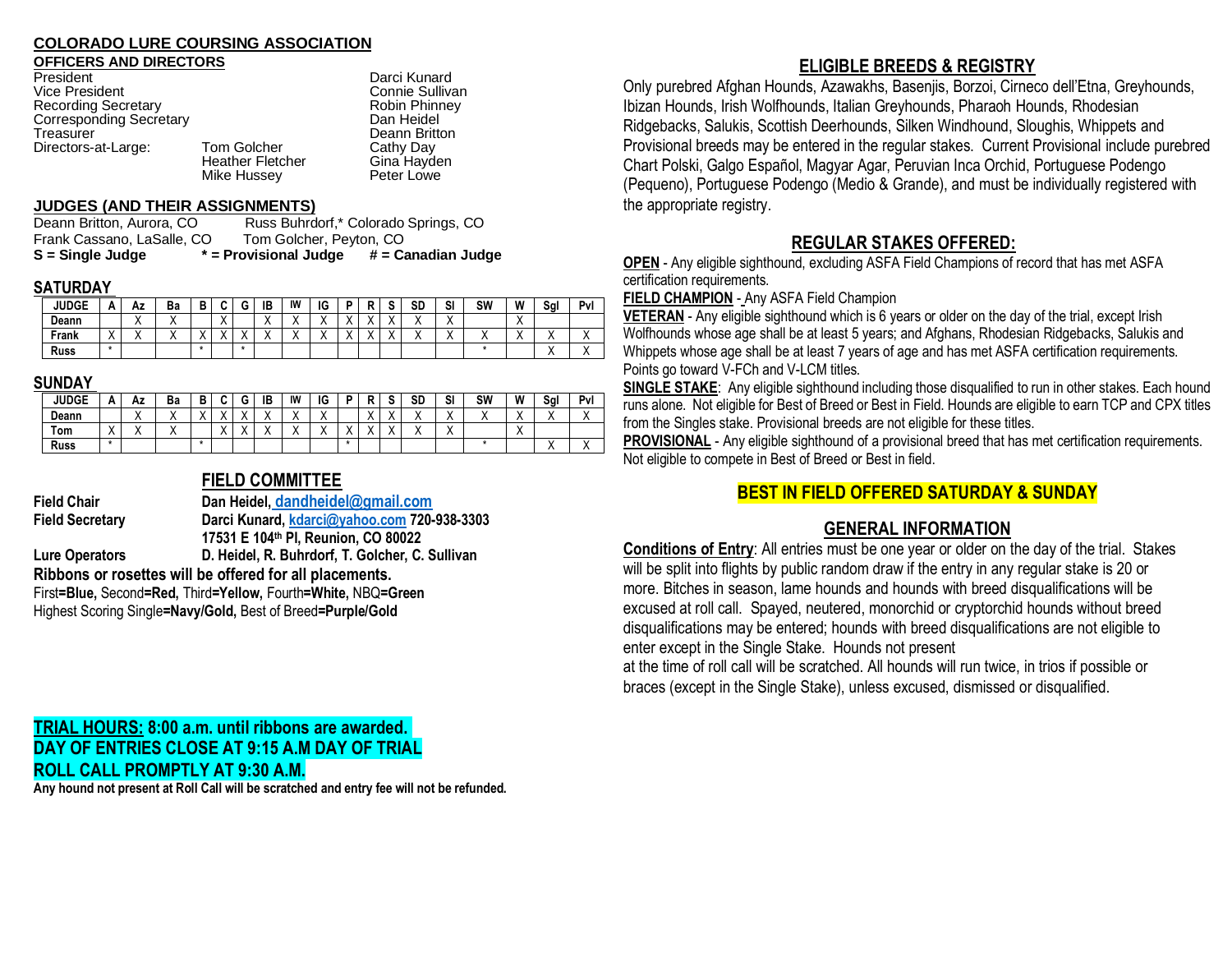## **Information & Policies**

- Port-a-pot on site.
- BRING WATER AND SHADE FOR YOUR HOUNDS.
- Bring FOOD none offer by the Club.
- **Veterinarian –**
- **Saturday – Black Forest Veterinary Clinic 719-495- 3666. Sunday Animal Emergency Care, 5752 North Academy Blvd., (behind Petco) 719-260-7141.**
- Due to dry conditions, smoking of any kind is prohibited on the field, Absolutely NO CAMPFIRES!
- PICK UP AFTER YOUR DOG AND YOURSELF!
- EQUIPMENT: Type of lure machine: battery-powered continuousloop system. Back-up equipment will be available. Type of lures: highly visible plastic strips.
- A \$20.00 fee will be assessed for any returned checks. Persons exhibiting conduct detrimental to ASFA/CLCA/ any hound(s)/other person(s) will be asked to leave the trial site.
- There will be a \$5.00 fine for any owner who does not clean up after his/her hound and for any loose hound not competing in the course in progress.

## **How To Enter**

- 1. Complete the entry form(s) one entry form for each dog and each day that the dog is entered.
	- a. If this is the first time you have entered this dog in an ASFA trial, AND your dog has an AKC QC (qualified courser) OR an ASFA Certification, you MUST include a copy of that with your entry AND a copy of your registration certification (i.e., AKC, UKC, CKC, etc.)
	- b. If your dog does NOT have an AKC QC or ASFA Cert, you are allowed to run in SINGLES, but not the regular open stake. We offer certification AFTER the trial (Saturday ONLY.) Certification forms are included.
- 2. Email your entries to the Field Trial Secretary at [kdarci@yahoo.com](mailto:kdarci@yahoo.com) ENTRIES THAT ARE EMAILED MUST BE ACCOMPANIED BY PAYMENT THROUGH the CLCA PayPal – see #3 for more details.
	- a. You can mail your entries and PAYMENT to the Field Trial Secretary. Due to COVID-19 mail is taking 3-4 days LONGER than normal! Please note – no signature required packages will be accepted! Due to limited entries, EMAIL entries are strongly encouraged. Entries are on a first-come, first-served basis.

3. Pay the entry fee via the CLCA PayPal account at: [deann.clcatreasurer@gmail.com](about:blank) . Please add \$1.00 per entry to cover the PayPal fees. Note: If the entries along with payment are not received, then the emailed entries will NOT constitute a valid entry.

### **ENTRIES WILL NOT BE ACKNOWLEDGED BY MAIL OR TELEPHONE. LATE, INCOMPLETE, UNSIGNED OR CONDITIONAL ENTRIES WILL NOT BE ACCEPTED.**

## **ADVISEMENTS – PLEASE READ**

- Falcon, Colorado is at a high-altitude (6800 ft above sea level.) This is considered the high desert.
- Due to the high altitude, please ensure your hounds AND you are in top physical condition.
- Sunscreen and lots of water are strongly recommended.
- The field is **NATURAL TERRAIN** tending to be dry, uneven ground with a few patches of prairie plants, cactus, goat heads, and some rocks. The field is mowed prior to the trial. Care is taken to remove rocks and cactus from the path of the lure. *This is NOT a manicured lawn.*
- The ground can be hard, packed dirt depending on whether it has rained recently. Sandy soil is also present
- Be sure to check your dog's feet frequently for cactus, goat heads, and the condition of their pads.
- You and your dogs will NEED more water than you think is normal due to the altitude, dry conditions and lack of humidity.
- We do our best to patch holes in the ground from the various wildlife; as well as remove cactus and rocks from the path of the lure. Participants are encouraged to help walk the field BEFORE the trial to patch holes.
- December can be warm, cold, windy, mild, raining, or snowing. Please be prepared for any/all types of weather.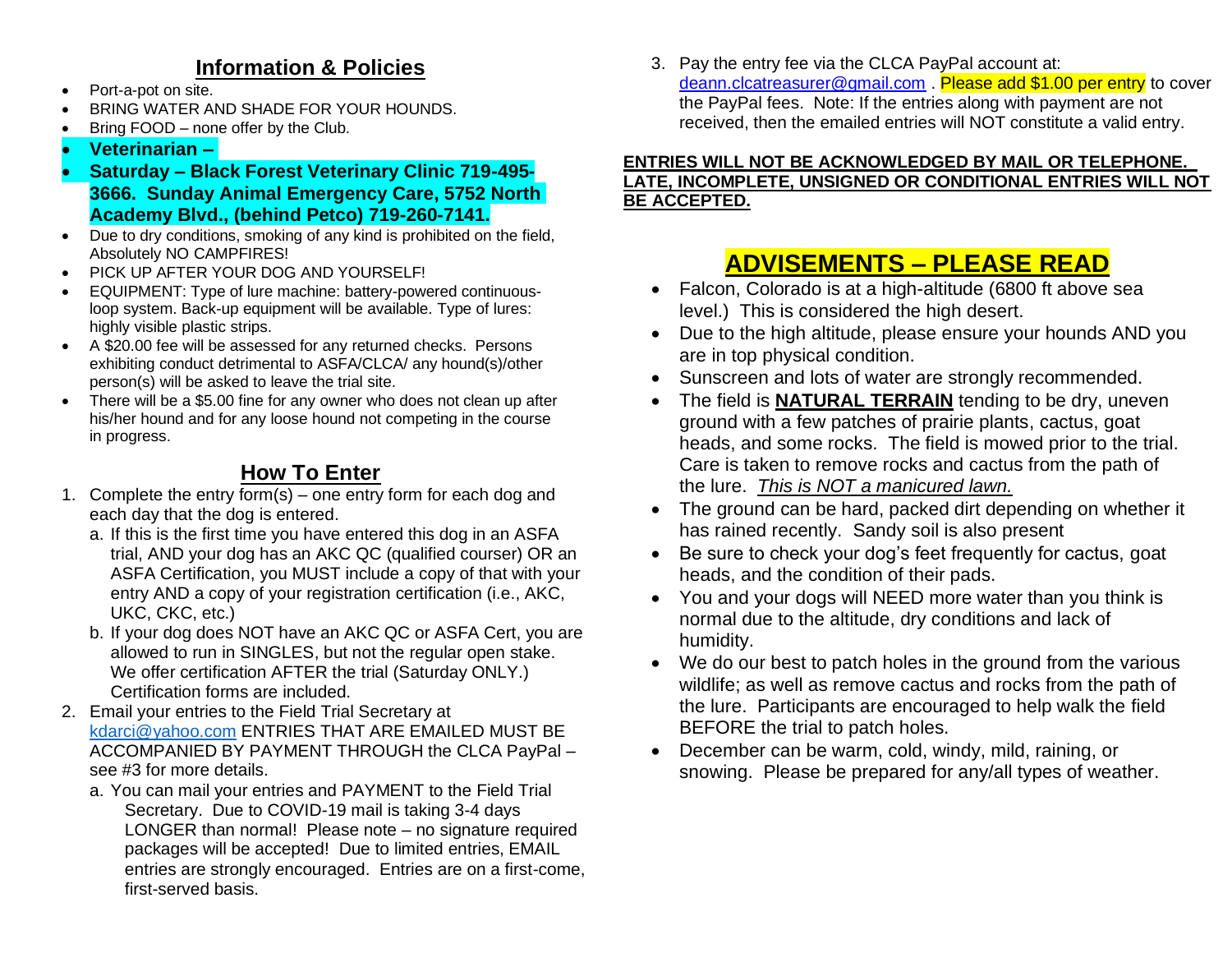## **COURSE PLANS:**

**Saturday March 19, 2022**

**775 yards, clockwise for prelims and reversed for finals**

Colorado Lure Coursing Association reserves the right to alter the course design(s) depending on field and/or weather conditions on the day of the trial.

**Warning: It is advised that all hounds entered be in top physical condition due to the altitude and rigorous conditions of the course, which will be run on natural terrain and may include such hazards as rocks, trees, cactus, vegetation, gopher holes, gullies, bodies of water and other obstacles.** 

## **ALL HOUNDS RUN AT THE OWNER'S SOLE RISK.**



**Sunday March 20, 2022 725 yards, clockwise for prelims and reversed for finals**

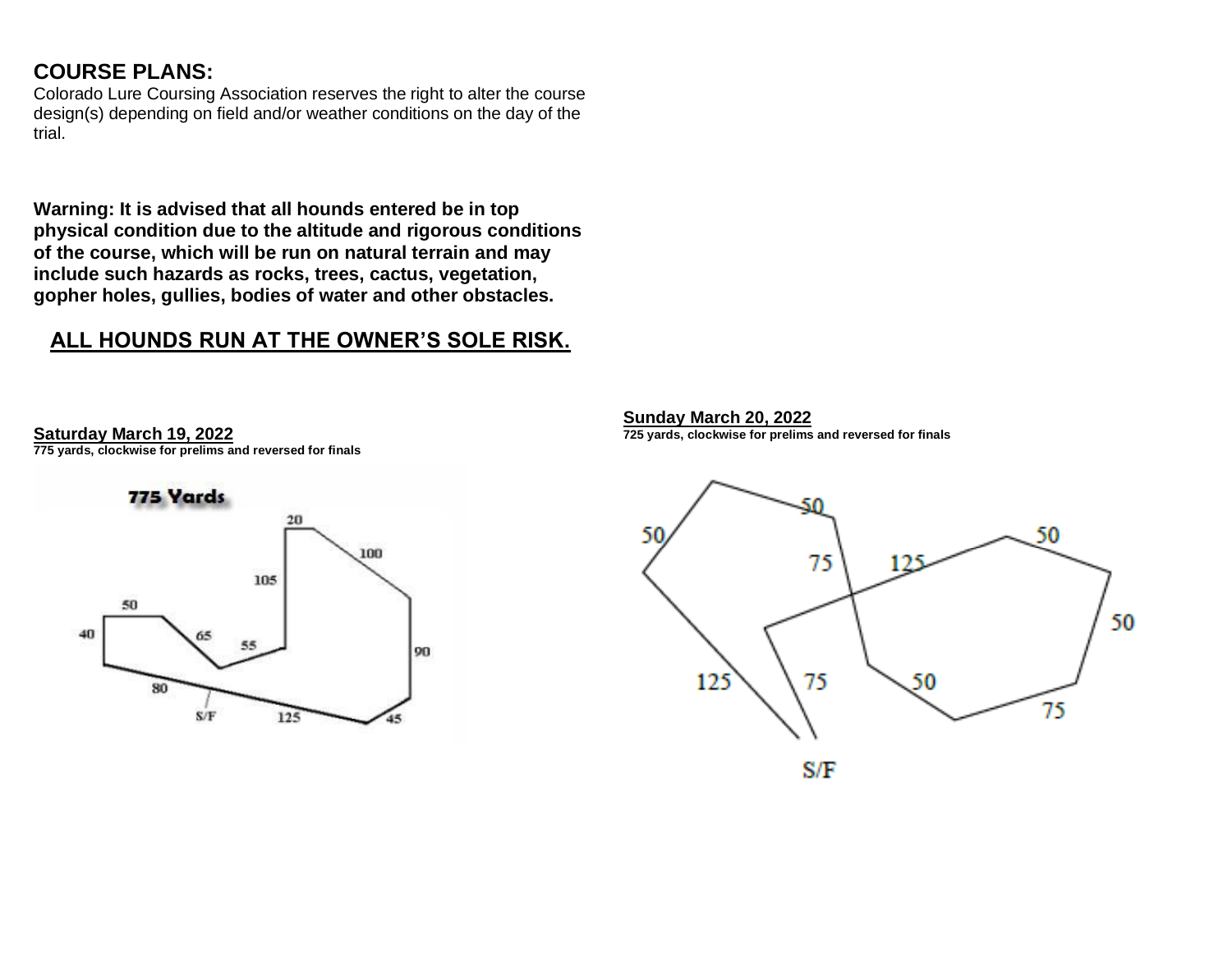## Saturday March 19th **Certifications and practices will be held AFTER the CLCA trial on Saturday, WEATHER AND MACHINERY PERMITTING**

**All hounds will be inspected before running. Lame hounds and bitches in season may NOT run.**

- **Certification: Any entry marked "First ASFA Point Trial" Must have an ASFA Hound Certification form and a copy of the hound's registration papers, not required for NGA greyhounds, and must present them to the Field Trial Secretary along with your entry before entering a regular ASFA trial. This applies to "First ASFA point trial" hounds entered in the OPEN, VETERAN or LIMITED stake. Certification forms will be available but MUST be completed prior to judging. Also have your hound's registration number available for the Certification Form.**
- **Certification: \$7.00, Owners wishing to certify a hound for competition are responsible for arranging a hound of the same breed, or similar running style, to run with his/her dog for the certification.**

**Practices: \$5.00 each dog**

# **Please consider joining CLCA!** We'd love to have you.

Members are eligible to vote on topics at our twice-yearly meetings, to hold offices on the Boards, for the Top 10 year-end awards, and for our fun events and our annual banquet.

Dues are: Individual - \$10/year Associate - \$15/year Family - \$20/year (2 voting members)

## **Membership application on the last page**

Feel free to turn in at the trial or with your entries

## **Surfing the WEB? Check out the following websites: [www.clcaonline.com](about:blank)**

## **[www.asfa.org](about:blank)**

## **Motels**

**The following will accept well behaved dogs, and are in the Colorado Springs area:**

- Super 8, Wyndham, Hwy 24 E/AFB Area, 605 Peterson Rd, Colo Spgs 80915, 719-362- 5200
- Econo Lodge Airport: 6715 Panamint Ct, Colo Spgs, 80915, 719-638-5800 \*\*\*CHECK HOTELS FOR THEIR PET POLICIES\*\*\*\* \*\*\*\* PLEASE CLEAN UP AFTER YOUR PETS\*\* Falcon Meadow Campgrounds, 11150 Hwy 24, Falcon – 719-495-2694 (Falcon is 5 miles west of the trial site)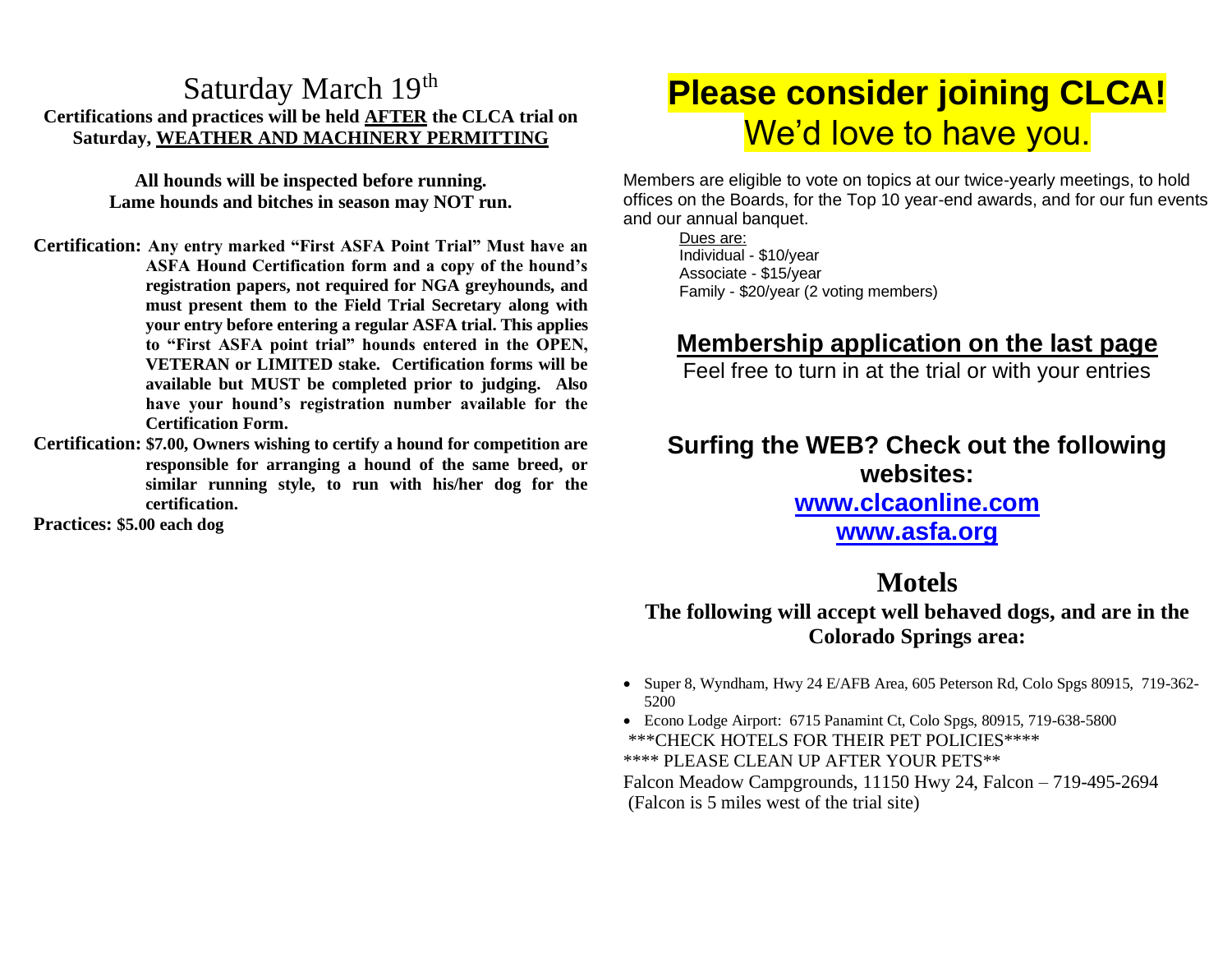## **CLCA Lure Coursing Procedures**

We will follow the State of Colorado and all local guidelines. As of 2/11/2022 the number of people at an outdoor gathering is **NOT limited** this may change, and we will adjust accordingly. Further, El Paso County does **NOT** require facecoverings outdoors. Therefore, face-coverings are optional – up to the individual's comfort level. Please continue to maintain social distancing measures and respect the space that others request.

- **1. All participants shall maintain the 6-foot social distancing requirement when interacting with people not in their household.**
- 2. No food will be served. Please bring your own food, water and shade for yourself and your dogs. None will be available.
- 3. Park at a 4 to 6-foot distance away from other vehicles.
- 4. Roll Call will be done at a central location. We will ask the owners of females to wipe their dogs and show the inspection committee the tissue.
- 5. Huntmasters will stand 4 to 6 feet from the dogs after inspecting blankets and slip leads.
- 6. At the starting line, all dogs will stand 3-4 feet apart.
- 7. Practice social distancing the best you can and respect the space that others request.
- 8. Please be aware of the running order posted.

Above all, have fun with your dogs and be safe!!!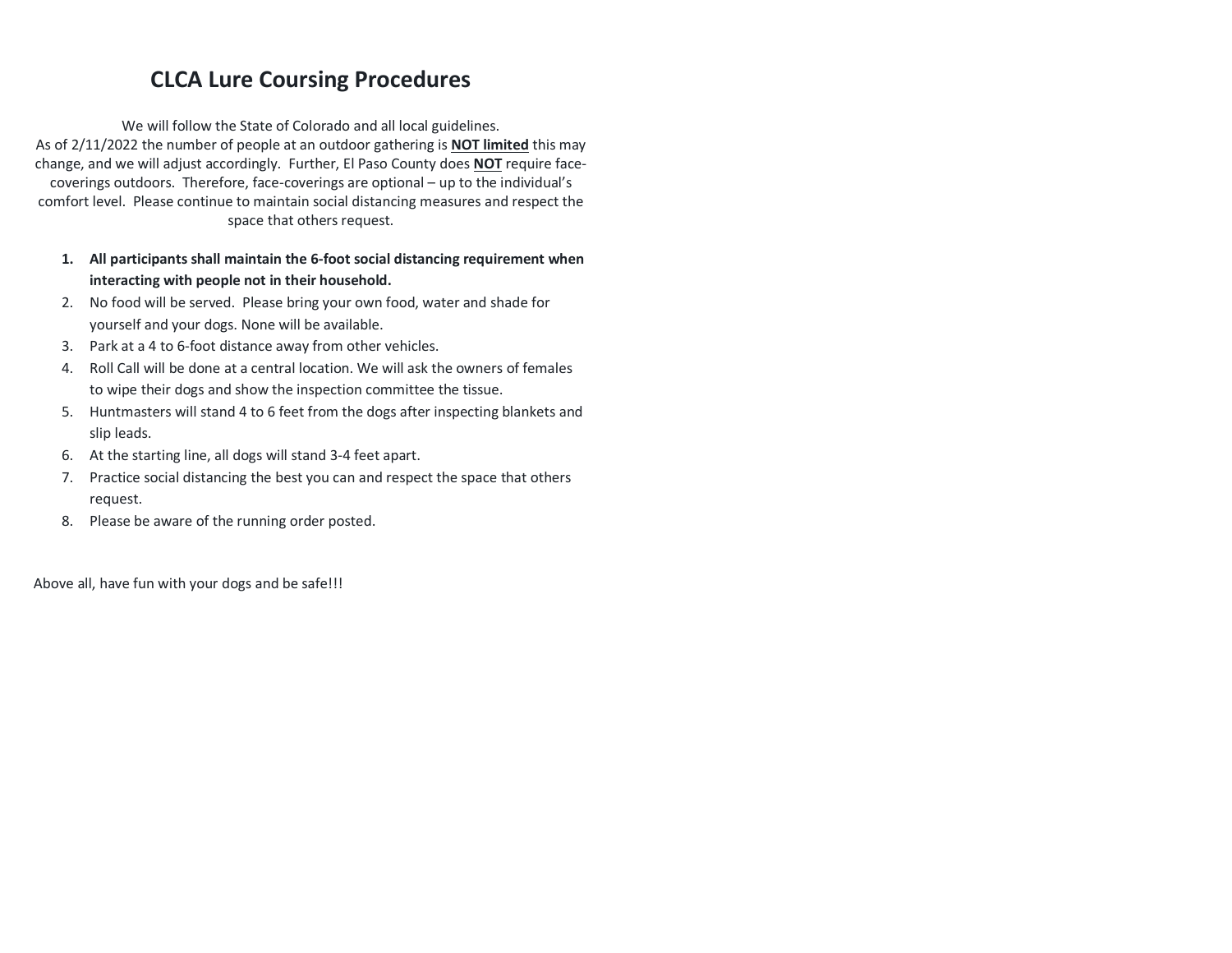### **You can make a difference, even if you can help out for an hour or so..**

Easy ways to volunteer at a lure coursing field trial (and you don't even have to be a CLCA member):

### **Field Setup/Tear Down**

✦Come early (one hour before roll call) and start by carrying equipment.

✦Learn as you go: how to place pulleys and tie downs; how to measure the course.

✦Help pick up the course at the end of the day.

### **Inspection**

✦Check-in dogs; learn how to use the wicket. Help get the trial moving in the morning!

### **Field Clerk**

 $\triangle$ Volunteer for one or two breeds – get paperwork from the judges and deliver to the field trial secretary.

✦Learn how scores are tabulated and recorded. Help correct math errors.

✦The benefit is you will get a whole new perspective on the course and may learn by listening to the judges.

### **Paddock**

 $\triangle$ Volunteer for one or two breeds – keep the trial moving by making sure people know when they are up next.

### **Help your fellow participants**

✦Many people need help managing multiple dogs. Instead of sitting in your car, offer to hold a dog or release a dog.

### **Scoreboard**

✦Hang-up scoresheets… keep the trial moving. **Lure Operator**

✦Hang around and talk to the lure operator between courses.

 $\triangle$ If you are interested, try running the lure around before the trial, at lunch or after the trial at practice.

### **Practice**

 $\triangle$ Give the volunteers who have been working all day a break!

✦Take the practice list, inspect the dogs, call out the names.

THANK YOU FOR VOLUNTEERING. Everyone will appreciate your efforts, and the trial will run more smoothly.

Whether or not you are a CLCA member, please consider volunteering at this trial! If you have experience and are willing to work a job or if you wish to apprentice to learn a job, please fill out the form below and return it with your entry to the Field Trial Secretary. As an apprentice you will be paired with a person who knows the job so that you will have one-on-one attention.

**I will work on: \_\_\_\_ Saturday \_\_\_\_ Sunday**

**I will apprentice on: \_\_\_\_ Saturday \_\_\_\_ Sunday**

Name: \_\_\_\_\_\_\_\_\_\_\_\_\_\_\_\_\_\_\_\_\_\_\_\_\_\_\_\_\_\_\_\_\_\_\_\_\_\_\_\_\_\_\_\_\_\_\_\_ Phone: \_\_\_\_\_\_\_\_\_\_\_\_\_\_\_\_\_\_\_\_\_\_\_\_\_\_\_\_\_\_\_\_\_\_\_\_\_\_\_\_\_\_\_\_\_\_\_\_ Email: \_\_\_\_\_\_\_\_\_\_\_\_\_\_\_\_\_\_\_\_\_\_\_\_\_\_\_\_\_\_\_\_\_\_\_\_\_\_\_\_\_\_\_\_\_\_\_\_

| I am entering dogs of these breeds on |
|---------------------------------------|
| Saturday:                             |
| I am entering dogs of these breeds on |
| Sunday:                               |

Check jobs you are willing to do or learn the day of the trial.

|                        | <b>EXPERIENCED</b> | <b>APPRENTICE</b> |
|------------------------|--------------------|-------------------|
| Field Set UP           |                    |                   |
| <b>Roll Call</b>       |                    |                   |
| Paddock                |                    |                   |
| Huntmaster             |                    |                   |
| Lure Operator          |                    |                   |
| <b>Field Clerk</b>     |                    |                   |
| <b>Field Tear Down</b> |                    |                   |
|                        |                    |                   |

### **THANK YOU FOR VOLUNTEERING!!**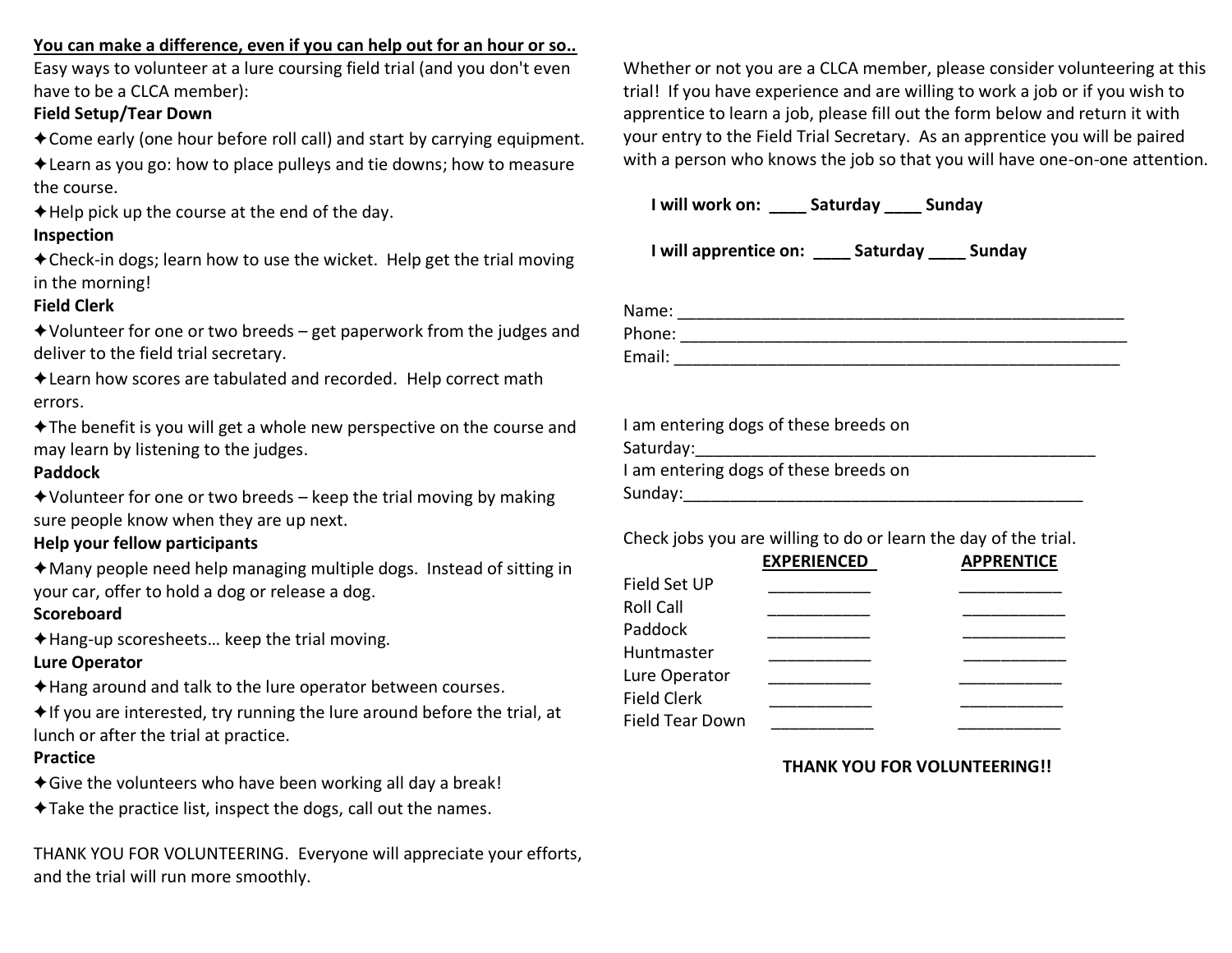#### *AMERICAN SIGHTHOUND FIELD ASSOCIATION* **HOUND CERTIFICATION**

**Rule effective October 1, 1994: Ch. V, Sec. 4 (a) OPEN STAKE:** *To be eligible to enter the open stake, a hound must have been certified by a licensed judge within the year preceding the closing date for the entry or have previously competed in the Open Stake.* This eligibility requirement also applies to a hound entered in the Limited or Veteran Stake, which has not competed in Open previously. Please complete this portion of this form and attach it to the entry form for the hound's first entry, including an entry for a Fun Trial.

Registered Name of Hound:

Registration Number: \_\_\_\_\_\_\_\_\_\_\_\_\_\_\_\_\_\_\_\_\_\_\_\_\_ Breed:

Registered Owner's Name:

I hereby certify that on (date) \_\_\_\_\_\_\_\_\_\_\_\_\_\_\_\_\_, the above named hound completed a lure course of at least 500 yards, running with another hound of the same breed (or another breed with a similar running style). During the course the above named hound showed no inclination to interfere with the other hound. I further certify that I am a licensed judge for the ASFA.

Name of Licensed Judge:

Signature: Date: Date: Date: Date: Date: Date: Date: Date: Date: Date: Date: Date: Date: Date: Date: Date: Date: Date: Date: Date: Date: Date: Date: Date: Date: Date: Date: Date: Date: Date: Date: Date: Date: Date: Date: D

I hereby certify that the hound running in the certification course is the hound identified above and that information provided on this form is true and correct.

Signature: Date: Date: Date: Date: Date: Date: Date: Date: Date: Date: Date: Date: Date: Date: Date: Date: Date: Date: Date: Date:  $\sim$  Date: Date: Date: Date: Date: Date: Date: Date: Date: Date: Date: Date: Date: Date: Da

Owner or Authorized Agent of Hound

This certification form must be attached to the entry form the first time this hound is entered in an open, limited, or veteran stake. Any hound entered in open, limited, or veteran (as a first time entered hound), which has not been certified, shall be declared ineligible by the records coordinator and shall forfeit any points and placements awarded.

#### **PLEASE RETAIN A COPY FOR YOUR RECORDS.**

#### *AMERICAN SIGHTHOUND FIELD ASSOCIATION* **HOUND CERTIFICATION WAIVER**

**Waiver of Requirement:** *This requirement will be waived for a hound that has earned a lure coursing or racing title from another recognized organization, if such title requires competition, and if a waiver for such title has been approved by the ASFA, or a CKC Hound Certification Form.* If your hound qualifies for a waiver, complete this portion of this form and attach it to your entry form. Proof of waivers must accompany this certification form.

Registered Name of Hound: Name of Hound:

Registration Number: \_\_\_\_\_\_\_\_\_\_\_\_\_\_\_\_\_\_\_\_\_\_\_\_\_ Breed:

Registered Owner's Name:

**CKC**: FCH FCHX

**AKC**: QC SC FC

Hound Certification previously submitted.

I hereby certify that the hound identified above has completed the requirements for the title indicated above (or that the required Certification was previously submitted) and that the information provided on this form is true and correct.

Signature: \_\_\_\_\_\_\_\_\_\_\_\_\_\_\_\_\_\_\_\_\_\_\_\_\_\_\_\_\_\_\_\_\_\_\_\_\_\_\_\_\_\_\_\_\_\_\_ Date:

Owner or Authorized Agent of Hound

#### *AMERICAN SIGHTHOUND FIELD ASSOCIATION* **HOUND CERTIFICATION**

**Rule effective October 1, 1994: Ch. V, Sec. 4 (a) OPEN STAKE:** *To be eligible to enter the open stake, a hound must have been certified by a licensed judge within the year preceding the closing date for the entry or have previously competed in the Open Stake.* This eligibility requirement also applies to a hound entered in the Limited or Veteran Stake, which has not competed in Open previously. Please complete this portion of this form and attach it to the entry form for the hound's first entry, including an entry for a Fun Trial.

Registered Name of Hound:

Registration Number: \_\_\_\_\_\_\_\_\_\_\_\_\_\_\_\_\_\_\_\_\_\_\_\_\_\_\_\_\_\_\_\_\_\_ Breed: \_\_\_\_\_\_\_\_\_\_\_\_\_\_\_\_\_

Registered Owner's Name:

I hereby certify that on (date) \_\_\_\_\_\_\_\_\_\_\_\_\_\_\_\_\_, the above named hound completed a lure course of at least 500 yards, running with another hound of the same breed (or another breed with a similar running style). During the course the above named hound showed no inclination to interfere with the other hound. I further certify that I am a licensed judge for the ASFA.

Name of Licensed Judge:

Signature: Signature: **Date:** Date: **Date: Date: Date: Date: Date: Date: Date: Date: Date: Date: Date: Date: Date: Date: Date: Date: Date: Date: Date: Date: Date: Date: Date: D** 

I hereby certify that the hound running in the certification course is the hound identified above and that information provided on this form is true and correct.

Signature: Date: Date: Date: Date: Date: Date: Date: Date: Date: Date: Date: Date: Date: Date: Date: Date: Date: Date: Date: Date: Date: Date: Date: Date: Date: Date: Date: Date: Date: Date: Date: Date: Date: Date: Date: D

Owner or Authorized Agent of Hound

This certification form must be attached to the entry form the first time this hound is entered in an open, limited, or veteran stake. Any hound entered in open, limited, or veteran (as a first time entered hound), which has not been certified, shall be declared ineligible by the records coordinator and shall forfeit any points and placements awarded.

#### **PLEASE RETAIN A COPY FOR YOUR RECORDS.**

#### *AMERICAN SIGHTHOUND FIELD ASSOCIATION* **HOUND CERTIFICATION WAIVER**

**Waiver of Requirement:** *This requirement will be waived for a hound that has earned a lure coursing or racing title from another recognized organization, if such title requires competition, and if a waiver for such title has been approved by the ASFA, or a CKC Hound Certification Form.* If your hound qualifies for a waiver, complete this portion of this form and attach it to your entry form. Proof of waivers must accompany this certification form.

Registered Name of Hound: Name of Hound:

Registration Number: \_\_\_\_\_\_\_\_\_\_\_\_\_\_\_\_\_\_\_\_\_\_\_\_\_ Breed:

Registered Owner's Name:

**CKC**: FCH FCHX

**AKC**: QC SC FC

Hound Certification previously submitted.

I hereby certify that the hound identified above has completed the requirements for the title indicated above (or that the required Certification was previously submitted) and that the information provided on this form is true and correct.

Signature: Date:

Owner or Authorized Agent of Hound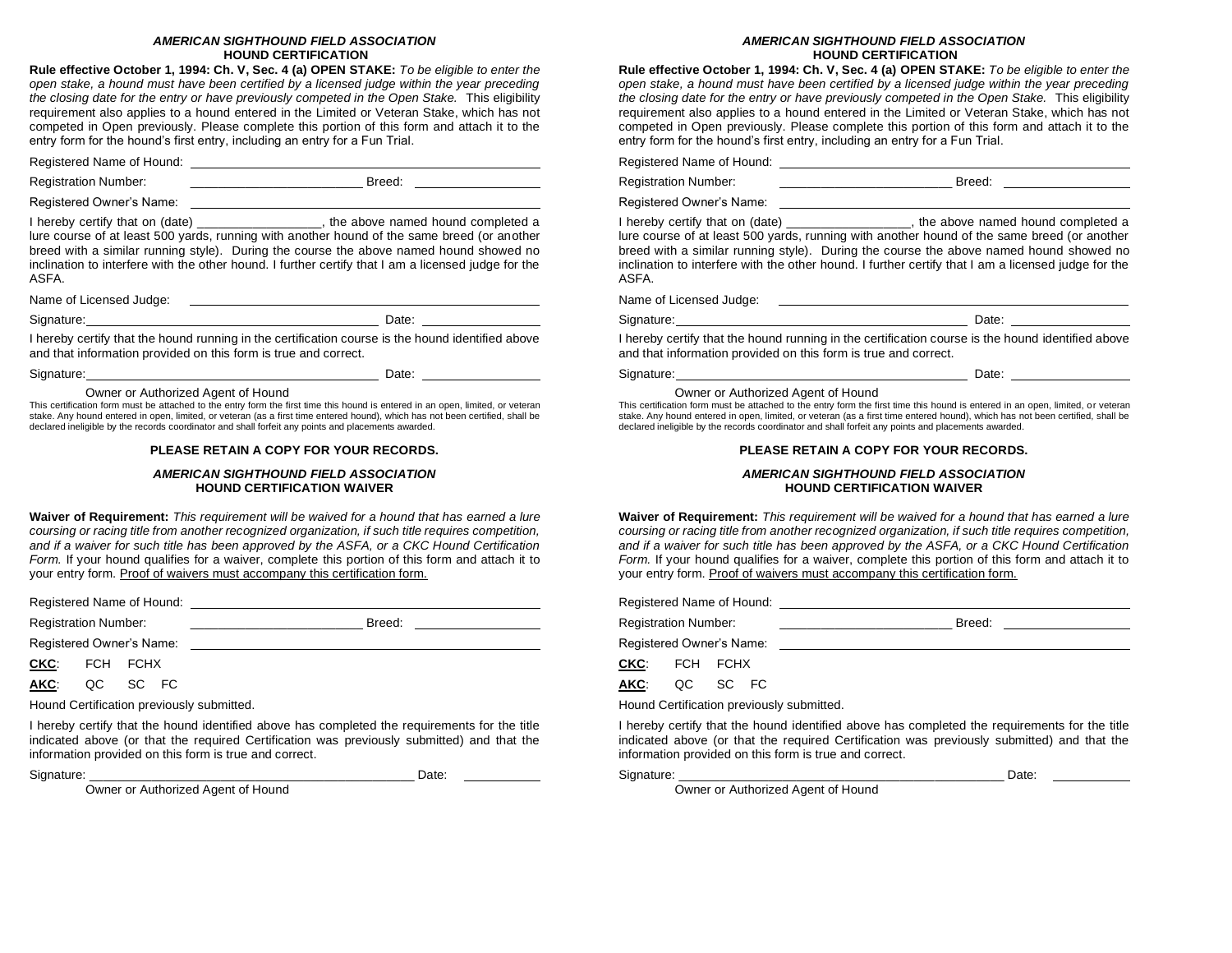#### **OFFICIAL AMERICAN SIGHTHOUND FIELD ASSOCIATION ENTRY FORM**

**COLORADO LURE COURSING ASSOCIATION ALL BREED ASFA LURE FIELD TRIAL SATURDAY March 19, 2022**

**FALCON INSTITUTE FOR ADVANCED COURSING STUDIES, FALCON. COLORADO EARLY ENTRIES: 17.00 1ST hound, \$14.00 2ND and \$12.00 each additional hound entered by same owner. DAY OF ENTRIES 25.00 per hound; close at 9:15 A.M. at FTS TABLE Payable in US funds. Make checks payable to CLCA and mail with completed entry form to: Darci Kunard, 17531 E Reunion, CO 80022**

Fee Paid **The Field Secretary cannot accept conditional**, unsigned, incomplete or unpaid entries; please check your completed entry carefully

| Breed:                                               | Call Name:                                                                                                                             |                                                                       |                                 |  |  |  |  |
|------------------------------------------------------|----------------------------------------------------------------------------------------------------------------------------------------|-----------------------------------------------------------------------|---------------------------------|--|--|--|--|
| Registered Name of Hound:                            |                                                                                                                                        |                                                                       |                                 |  |  |  |  |
| Stake:<br>$\Box$ Open<br>$\Box$ FCH<br>Veteran<br>П. |                                                                                                                                        | <b>Additional Stakes</b><br>$\Box$ Kennel $\Box$ Breeder $\Box$ Bench |                                 |  |  |  |  |
|                                                      | Registration Number: (please write in registering body before number)                                                                  |                                                                       |                                 |  |  |  |  |
| If possible, please<br>п<br>separate my hounds       | Sex:<br>п<br>Doa                                                                                                                       | <b>Bitch</b>                                                          |                                 |  |  |  |  |
| Name of actual owner(s):                             |                                                                                                                                        |                                                                       |                                 |  |  |  |  |
| Address:                                             | Phone:                                                                                                                                 |                                                                       |                                 |  |  |  |  |
| City:                                                | State:                                                                                                                                 | Zip:                                                                  |                                 |  |  |  |  |
| E-mail (Optional)                                    |                                                                                                                                        |                                                                       | (Optional) Region of Residence: |  |  |  |  |
|                                                      | Emergency Contact Name and Phone (Optional)                                                                                            |                                                                       |                                 |  |  |  |  |
| П                                                    | Check if this is the first ASFA trial for this hound. Attach a Hound Certification or waiver if<br>entered in Open, Veterans, Limited. |                                                                       |                                 |  |  |  |  |
| П<br>accompany this entry unless NGA.                | Check if this is a first-time entry, a copy of the official Registration of this hound must                                            |                                                                       |                                 |  |  |  |  |
| □                                                    | Check if any information has changed since the last ASFA trial entry. Regarding                                                        |                                                                       |                                 |  |  |  |  |
| П                                                    | Check if this hound has been dismissed within the last 6 trials entered. Must be marked in order to                                    |                                                                       |                                 |  |  |  |  |

qualify for a "clean" trial requirement.

I CERTIFY that I am the actual owner of this dog, or that I am the duly authorized agent of the actual owner whose name I have entered above. In consideration of the acceptance of this entry and the opportunity to have this dog judged and to win prize money, ribbons, or trophies, I (we) agree to abide by the rules and regulations of the American Sighthound Field Association in effect at the time of this lure field trial, and by any additional rules and regulations appearing in the premium list for this lure field trial. I (we) agree that the club holding this lure field trial has the right to refuse this entry for cause, which the club shall deem to be sufficient. I (we) agree to hold this club, its members, directors, governors, officers, agents or other functionaries, any employees of the aforementioned parties and the owner(s) of the trial premises or grounds harmless from any claim for loss or injury which may be alleged to have been caused directly or indirectly to any person or thing by the act of this dog while in or upon the lure field trial premises or grounds or near any entrance thereto and I (we) personally assume all responsibility and liability for any such claim, and I (we) further agree to hold the aforementioned parties harmless from any claim loss of this dog by disappearance, theft damage or injury be caused or alleged to be caused by the negligence of the club or any of the aforementioned parties or by the negligence of any person or any other cause or causes. I (we) certify and represent that the dog entered is not a hazard to person or other dogs. This entry is submitted for acceptance of the forgoing representations and agreements.

**SIGNATURE** of owner or his agent duly authorized to make this entry

#### **OFFICIAL AMERICAN SIGHTHOUND FIELD ASSOCIATION ENTRY FORM**

**COLORADO LURE COURSING ASSOCIATION ALL BREED ASFA LURE FIELD TRIAL**

#### **SATURDAY March 19, 2022**

**FALCON INSTITUTE FOR ADVANCED COURSING STUDIES, FALCON. COLORADO EARLY ENTRIES: 17.00 1ST hound, \$14.00 2ND and \$12.00 each additional hound entered by same owner. DAY OF ENTRIES 25.00 per hound; close at 9:15 A.M. at FTS TABLE Payable in US funds. Make checks payable to CLCA and mail with completed entry form to: Darci Kunard, 17531 E 104th Pl, Reunion, CO 80022**

Fee Paid The Field Secretary cannot accept conditional, unsigned, incomplete or unpaid entries; please check your completed entry carefully

| Breed: |                                                                                                                                                 | Call Name:                                                                   |                                                                       |                                  |      |  |  |  |
|--------|-------------------------------------------------------------------------------------------------------------------------------------------------|------------------------------------------------------------------------------|-----------------------------------------------------------------------|----------------------------------|------|--|--|--|
|        | Registered Name of Hound:                                                                                                                       |                                                                              |                                                                       |                                  |      |  |  |  |
| Stake: | $\Box$ FCH<br>$\Box$ Open<br>$\Box$ Veteran                                                                                                     | $\Box$ Provisional                                                           | <b>Additional Stakes</b><br>$\Box$ Kennel $\Box$ Breeder $\Box$ Bench |                                  |      |  |  |  |
|        |                                                                                                                                                 | <b>Registration Number:</b> (please write in registering body before number) |                                                                       |                                  |      |  |  |  |
|        | $\Box$ If possible, please<br>separate my hounds                                                                                                | Date of<br>Birth:                                                            |                                                                       | Sex:<br><b>Bitch</b><br>Dog<br>п |      |  |  |  |
|        | Name of actual owner(s):                                                                                                                        |                                                                              |                                                                       |                                  |      |  |  |  |
|        | Address:                                                                                                                                        |                                                                              |                                                                       | Phone:                           |      |  |  |  |
| City:  |                                                                                                                                                 |                                                                              |                                                                       | State:                           | Zip: |  |  |  |
|        | E-mail (Optional)                                                                                                                               |                                                                              |                                                                       | (Optional) Region of Residence:  |      |  |  |  |
|        | Emergency Contact Name and Phone (Optional)                                                                                                     |                                                                              |                                                                       |                                  |      |  |  |  |
| п      | Check if this is the first ASFA trial for this hound. Attach a Hound Certification or waiver if entered<br>in Open, Veterans, Limited.          |                                                                              |                                                                       |                                  |      |  |  |  |
| п      | Check if this is a first-time entry, a copy of the official Registration of this hound must accompany<br>this entry unless NGA.                 |                                                                              |                                                                       |                                  |      |  |  |  |
| П.     | Check if any information has changed since the last ASFA trial entry. Regarding                                                                 |                                                                              |                                                                       |                                  |      |  |  |  |
| П      | Check if this hound has been dismissed within the last 6 trials entered. Must be marked in order to qualify<br>for a "clean" trial requirement. |                                                                              |                                                                       |                                  |      |  |  |  |

I CERTIFY that I am the actual owner of this dog, or that I am the duly authorized agent of the actual owner whose name I have entered above. In consideration of the acceptance of this entry and the opportunity to have this dog judged and to win prize money, ribbons, or trophies, I (we) agree to abide by the rules and regulations of the American Sighthound Field Association in effect at the time of this lure field trial, and by any additional rules and regulations appearing in the premium list for this lure field trial. I (we) agree that the club holding this lure field trial has the right to refuse this entry for cause, which the club shall deem to be sufficient. I (we) agree to hold this club, its members, directors, governors, officers, agents or other functionaries, any employees of the aforementioned parties and the owner(s) of the trial premises or grounds harmless from any claim for loss or injury which may be alleged to have been caused directly or indirectly to any person or thing by the act of this dog while in or upon the lure field trial premises or grounds or near any entrance thereto and I (we) personally assume all responsibility and liability for any such claim, and I (we) further agree to hold the aforementioned parties harmless from any claim loss of this dog by disappearance, theft damage or injury be caused or alleged to be caused by the negligence of the club or any of the aforementioned parties or by the negligence of any person or any other cause or causes. I (we) certify and represent that the dog entered is not a hazard to person or other dogs. This entry is submitted for acceptance of the forgoing representations and agreements.

**SIGNATURE** of owner or his agent duly authorized to make this entry

**Please separate the entries before submitting to FTS. Please separate the entries before submitting to FTS.**